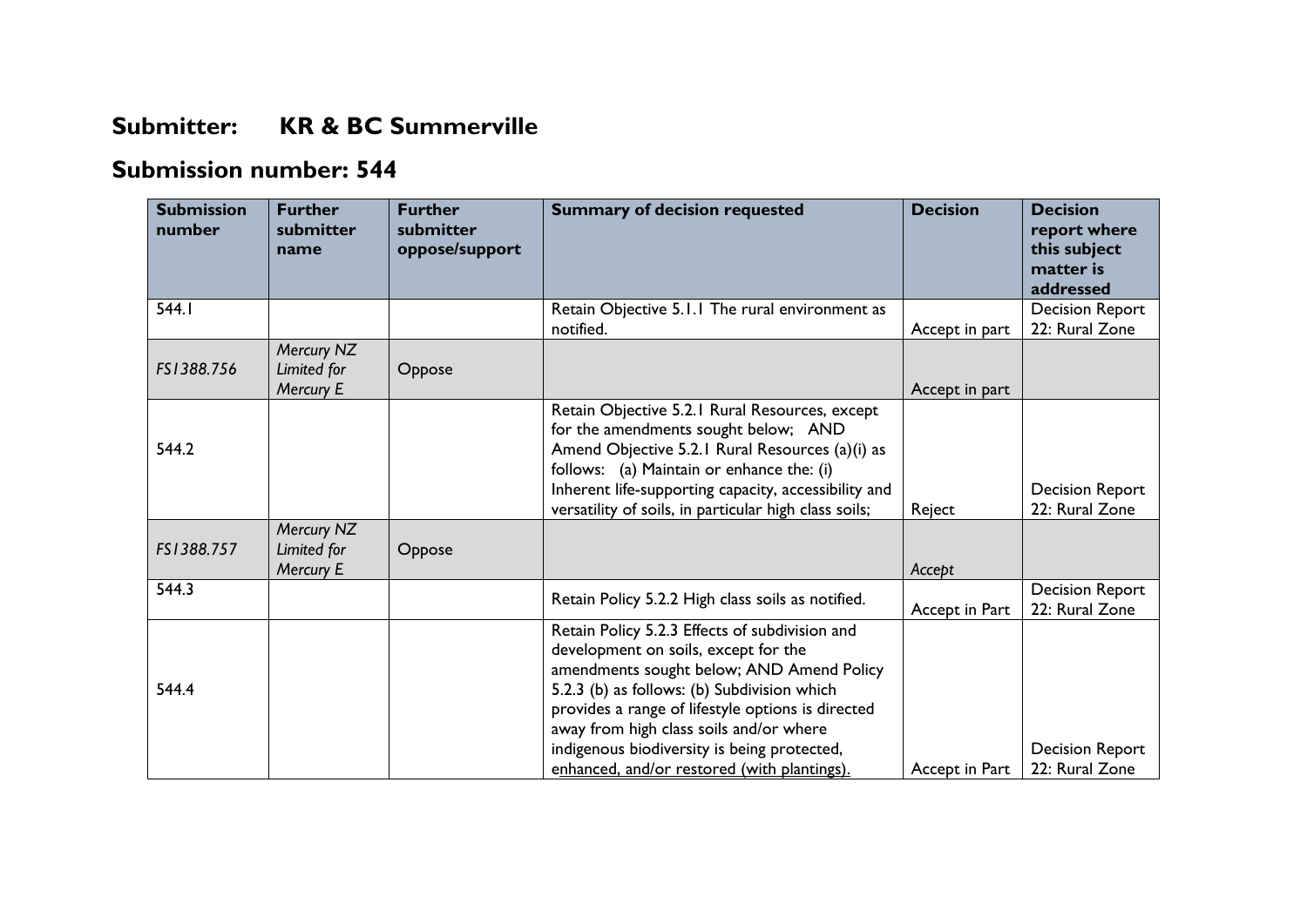| FS1388.758 | Mercury NZ               |         |                                                    |                |                        |
|------------|--------------------------|---------|----------------------------------------------------|----------------|------------------------|
|            | Limited for<br>Mercury E | Oppose  |                                                    | Accept in Part |                        |
|            |                          |         | Retain Objective 5.3.1 Rural character and         |                |                        |
|            |                          |         | amenity, except for the amendments sought          |                |                        |
| 544.5      |                          |         | below AND Amend Objective 5.3.1 - Rural            |                |                        |
|            |                          |         | character and amenity as follows: (a) Rural        |                |                        |
|            |                          |         | character and amenity are maintained while         |                |                        |
|            |                          |         | recognising the localised character of different   |                | <b>Decision Report</b> |
|            |                          |         | parts of the District.                             | Accept in Part | 22: Rural Zone         |
|            |                          |         | Retain Policy 5.3.8 Effects on rural character and |                |                        |
|            |                          |         | amenity from rural subdivision, except for the     |                |                        |
|            |                          |         | amendments sought below AND Amend Policy           |                |                        |
|            |                          |         | 5.3.8 Effects on rural character and amenity from  |                |                        |
|            |                          |         | rural subdivision, as follows:  (b) Ensure         |                |                        |
|            |                          |         | development does not compromise the                |                |                        |
| 544.6      |                          |         | predominant open space, character and amenity      |                |                        |
|            |                          |         | of rural areas.  (d) Rural hamlet subdivision and  |                |                        |
|            |                          |         | boundary relocations ensure the following:  (ii)   |                |                        |
|            |                          |         | Maintenance of the localised rural character and   |                |                        |
|            |                          |         | amenity of the surrounding rural environment;      |                |                        |
|            |                          |         | (e) Subdivision, use and development               |                |                        |
|            |                          |         | opportunities ensure that localised rural          |                | <b>Decision Report</b> |
|            |                          |         | character and amenity values are maintained.       | Accept in Part | 22: Rural Zone         |
| 544.7      |                          |         | Amend Rule 22.4.1.1 PR1., PR2, PR3 and PR4         |                |                        |
|            |                          |         | Prohibited subdivision, from Prohibited Activities |                | <b>Decision Report</b> |
|            |                          |         | to Non-Complying activities.                       | Accept in Part | 22: Rural Zone         |
| FS1129.31  | Auckland<br>Council      | Oppose  |                                                    | Accept in Part |                        |
|            | The Village              |         |                                                    |                |                        |
| FS1131.33  | <b>Church Trust</b>      | Support |                                                    | Accept in Part |                        |
|            | Mercury NZ               |         |                                                    |                |                        |
| FS1388.759 | Limited for              | Oppose  |                                                    |                |                        |
|            | Mercury E                |         |                                                    | Accept in Part |                        |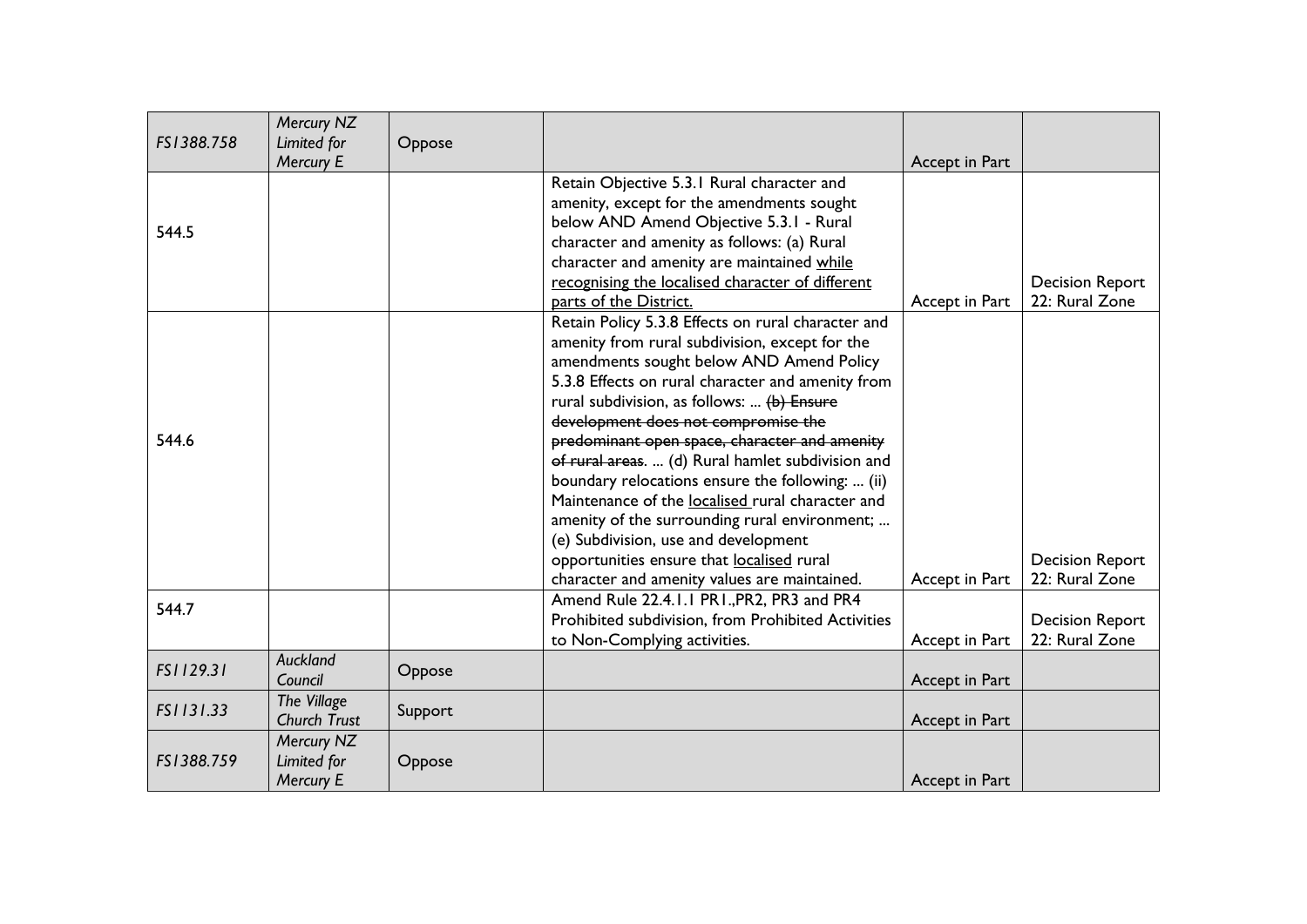| 544.8      |                          |        | Amend Rule 22.4.1.1 Prohibited subdivision, by     |                | <b>Decision Report</b> |
|------------|--------------------------|--------|----------------------------------------------------|----------------|------------------------|
|            |                          |        | replacing the term "lot" with "Record of Title".   | Accept in Part | 22: Rural Zone         |
|            | Mercury NZ               |        |                                                    |                |                        |
| FS1388.760 | Limited for<br>Mercury E | Oppose |                                                    | Accept in Part |                        |
|            |                          |        | Retain Rule 22.4.1.2 General subdivision except    |                |                        |
|            |                          |        | for the amendments sought below AND Add a          |                |                        |
|            |                          |        | new discretionary activity to Rule 22.4.1.2        |                |                        |
|            |                          |        | General subdivision, as follows: D1 (a) General    |                |                        |
| 544.9      |                          |        | subdivision around an existing dwelling and        |                |                        |
|            |                          |        | associated curtilage that does not comply with     |                |                        |
|            |                          |        | Rule 22.4.1.2 (iv) RD1. (b) General subdivision    |                |                        |
|            |                          |        | around established rural activities that does not  |                | <b>Decision Report</b> |
|            |                          |        | comply with Rule 22.4.1.2 (iv) RD1.                | Accept in Part | 22: Rural Zone         |
|            | Mercury NZ               |        |                                                    |                |                        |
| FS1388.761 | Limited for              | Oppose |                                                    |                |                        |
|            | Mercury E                |        |                                                    | Accept in Part |                        |
|            |                          |        | Retain Rule 22.4.1.4 Boundary relocation, except   |                |                        |
|            |                          |        | for the amendment sought below AND Add a           |                |                        |
| 544.10     |                          |        | new matter of discretion to Rule 22.4.1.4 RD1(b)   |                |                        |
|            |                          |        | Boundary relocation, as follows: (v) Effects on    |                |                        |
|            |                          |        | high class soils, farm management and              |                | <b>Decision Report</b> |
|            |                          |        | productivity.                                      | Accept         | 22: Rural Zone         |
|            | Mercury NZ               |        |                                                    |                |                        |
| FS1388.762 | Limited for              | Oppose |                                                    |                |                        |
|            | Mercury E                |        |                                                    | Reject         |                        |
| 544.11     |                          |        | Retain Rule 22.4.1.2 (a)(iv) General subdivision.  |                | <b>Decision Report</b> |
|            |                          |        |                                                    | Accept in Part | 22: Rural Zone         |
|            | Mercury NZ               |        |                                                    |                |                        |
| FS1388.763 | Limited for              | Oppose |                                                    |                |                        |
|            | Mercury E                |        |                                                    | Accept in Part |                        |
| 544.12     |                          |        | Delete Rule 22.4.1.2 General subdivision clause    |                |                        |
|            |                          |        | $(a)(v)$ ; AND Add a new matter of discretion to   |                | <b>Decision Report</b> |
|            |                          |        | Rule 22.4.1.2 (b) General subdivision, as follows: | Accept in Part | 22: Rural Zone         |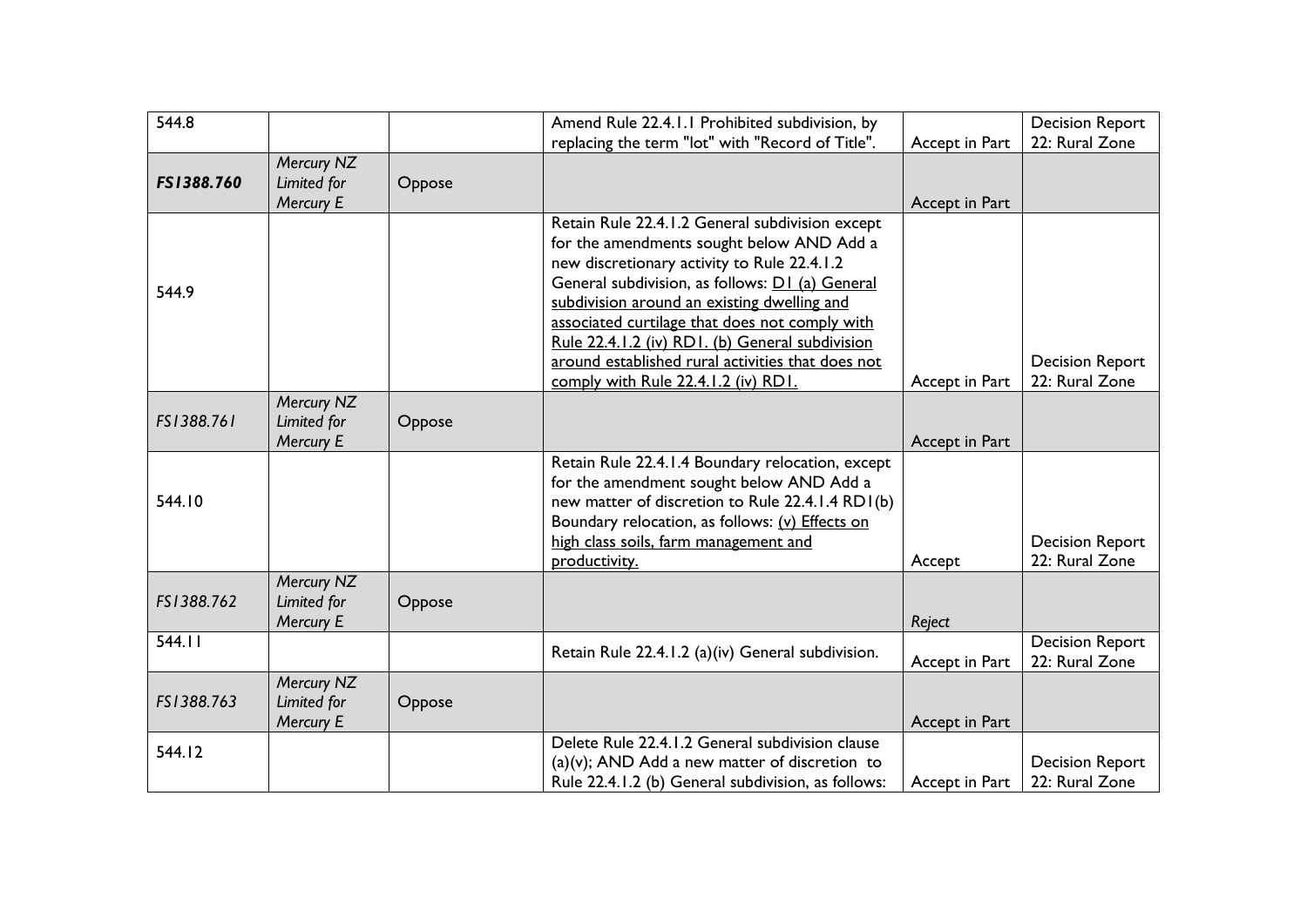|            |                                        |        | (vi) Effects on rural productivity and                                                                                                                                                                                                                                                                                                                                                                                                                                                                                                                                                                                                                                                                                                           |                |                                          |
|------------|----------------------------------------|--------|--------------------------------------------------------------------------------------------------------------------------------------------------------------------------------------------------------------------------------------------------------------------------------------------------------------------------------------------------------------------------------------------------------------------------------------------------------------------------------------------------------------------------------------------------------------------------------------------------------------------------------------------------------------------------------------------------------------------------------------------------|----------------|------------------------------------------|
|            |                                        |        | fragmentation of high class soils.                                                                                                                                                                                                                                                                                                                                                                                                                                                                                                                                                                                                                                                                                                               |                |                                          |
| FS1379.195 | <b>Hamilton City</b><br>Council        | Oppose |                                                                                                                                                                                                                                                                                                                                                                                                                                                                                                                                                                                                                                                                                                                                                  | Accept in Part |                                          |
| FS1388.764 | Mercury NZ<br>Limited for<br>Mercury E | Oppose |                                                                                                                                                                                                                                                                                                                                                                                                                                                                                                                                                                                                                                                                                                                                                  | Accept in Part |                                          |
| 544.13     |                                        |        | Retain Rule 22.4.1.5 Rural Hamlet Subdivision,<br>except for the amendments sought below AND<br>Amend Rule 22.4.1.5 RD1 Rural Hamlet<br>Subdivision, as follows: (a) Subdivision to create a<br>Rural Hamlet must comply with all of the<br>following conditions: (i) it results in 3 to 5<br>proposed lots being clustered together; (ii) All<br>existing Records of Title and/or consented lots<br>form one continuous landholding; (iii) Each<br>proposed lot has a minimum area of 8000m2<br>5000m2; (iv) Each proposed lot has a maximum<br>area of <i>H.6ha L.0ha</i> ; (v) The proposed balance lot<br>has a minimum area of 20 ha; and (vi) It does not<br>create any additional lots beyond the number of<br>existing Records of Title. | Reject         | <b>Decision Report</b><br>22: Rural Zone |
| FS1129.71  | Auckland<br>Council                    | Oppose |                                                                                                                                                                                                                                                                                                                                                                                                                                                                                                                                                                                                                                                                                                                                                  | Accept         |                                          |
| FS1379.196 | <b>Hamilton City</b><br>Council        | Oppose |                                                                                                                                                                                                                                                                                                                                                                                                                                                                                                                                                                                                                                                                                                                                                  | Accept         |                                          |
| 544.14     |                                        |        | Retain Rule 22.4.1.5 Rural Hamlet Subdivision,<br>except for the amendments sought below AND<br>Amend Rule 22.4.1.5 RD1(b) Rural Hamlet<br>Subdivision, as follows: (b) Council's discretion is<br>restricted to the following matters: (i)<br>subdivision layout and design including<br>dimension, shape and orientation of the                                                                                                                                                                                                                                                                                                                                                                                                                |                | <b>Decision Report</b>                   |
|            |                                        |        | proposed lots and specified building areas;  (vi)                                                                                                                                                                                                                                                                                                                                                                                                                                                                                                                                                                                                                                                                                                | Accept in Part | 22: Rural Zone                           |